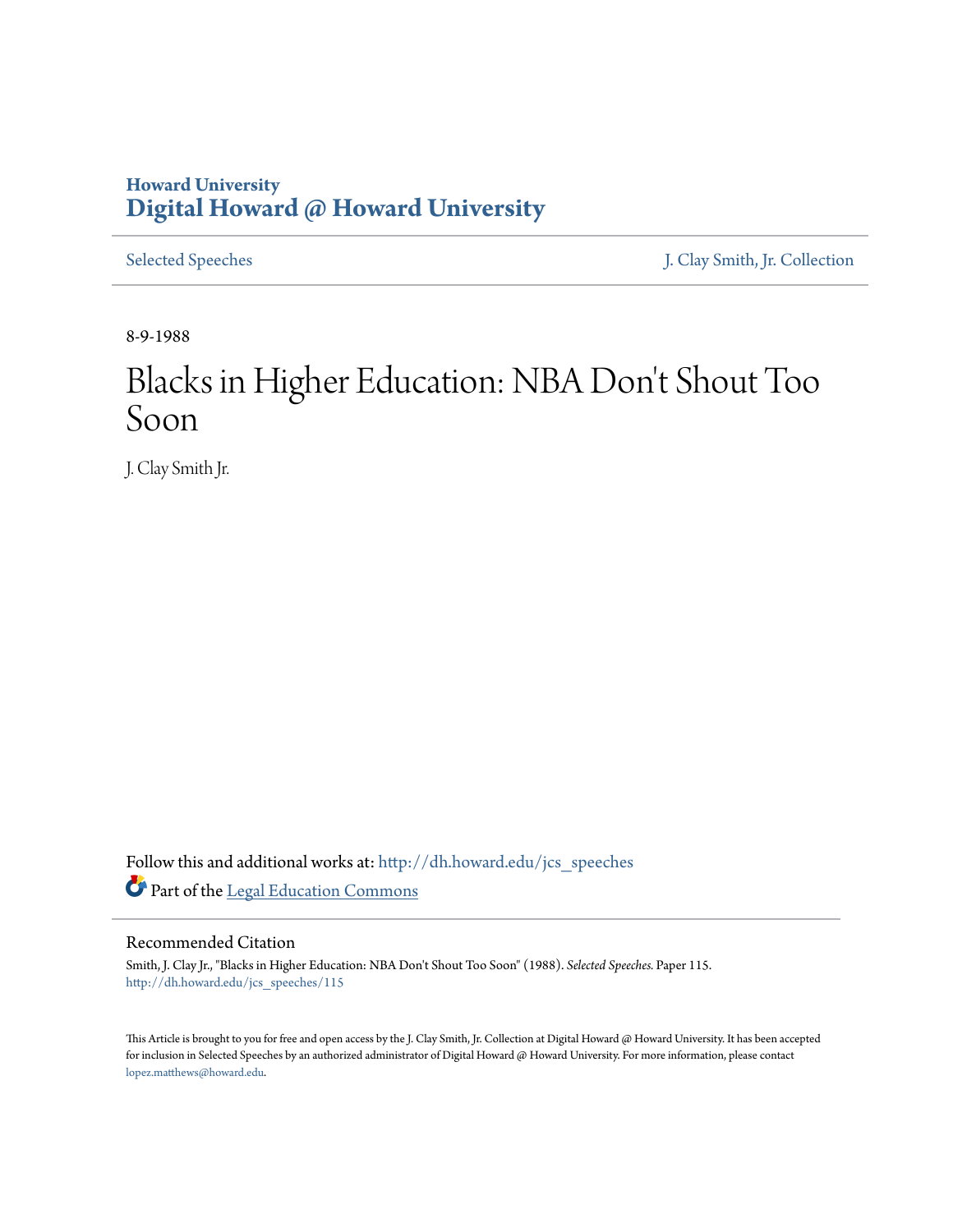## BLACKS IN HIGHER EDUCATION:NBA DON'T SHOUT TOO SOON\* by J. Clay Smith, Jr. PROFESSOR OF LAW HOWARD UNIVERSITY SCHOOL OF LAW

 $\epsilon$  ,  $\alpha$ 

Mr. Chairman: Assistant Dean Everrett Bellamy, Professor O'Neal Smalls, Dr. Douglas Glasgow and participants in this the 63rd Annual Meeting of the National Bar Association, I am delighted to participate in the important panel sponsored by the Law teachers 村 division of NBA.

Why should Law Professor's Division of NBA be concerned about the broad subject of the education of the slave progeny? NBA is a  $\mathcal{C}$ bar association dedicated to helping lawyers advance the science of ~:jurisprudence. Why then should NBA set aside time during this convention to talk about the education of the Afro-American citizen? Perhaps, what I am about to report may answer these ~~ questions.

\* Before the Law Teacher's Division of the National Bar Association, during its 63rd Annual Meeting, August 9, 1988, held at the Sheraton Washington Hotel, Washington, D.C. Other participants on the panel were Professor O'Neal Smalls, Professor of Law, American University School of Law, Dr. Douglas Glasgow, Vice-President, Urban League. Bellamy is a dean at Georgetown University Law School. The overall theme of the panel was "The Emancipation Process: Strategies for the Next Decade." This paper has been updated with more recent sources since presented.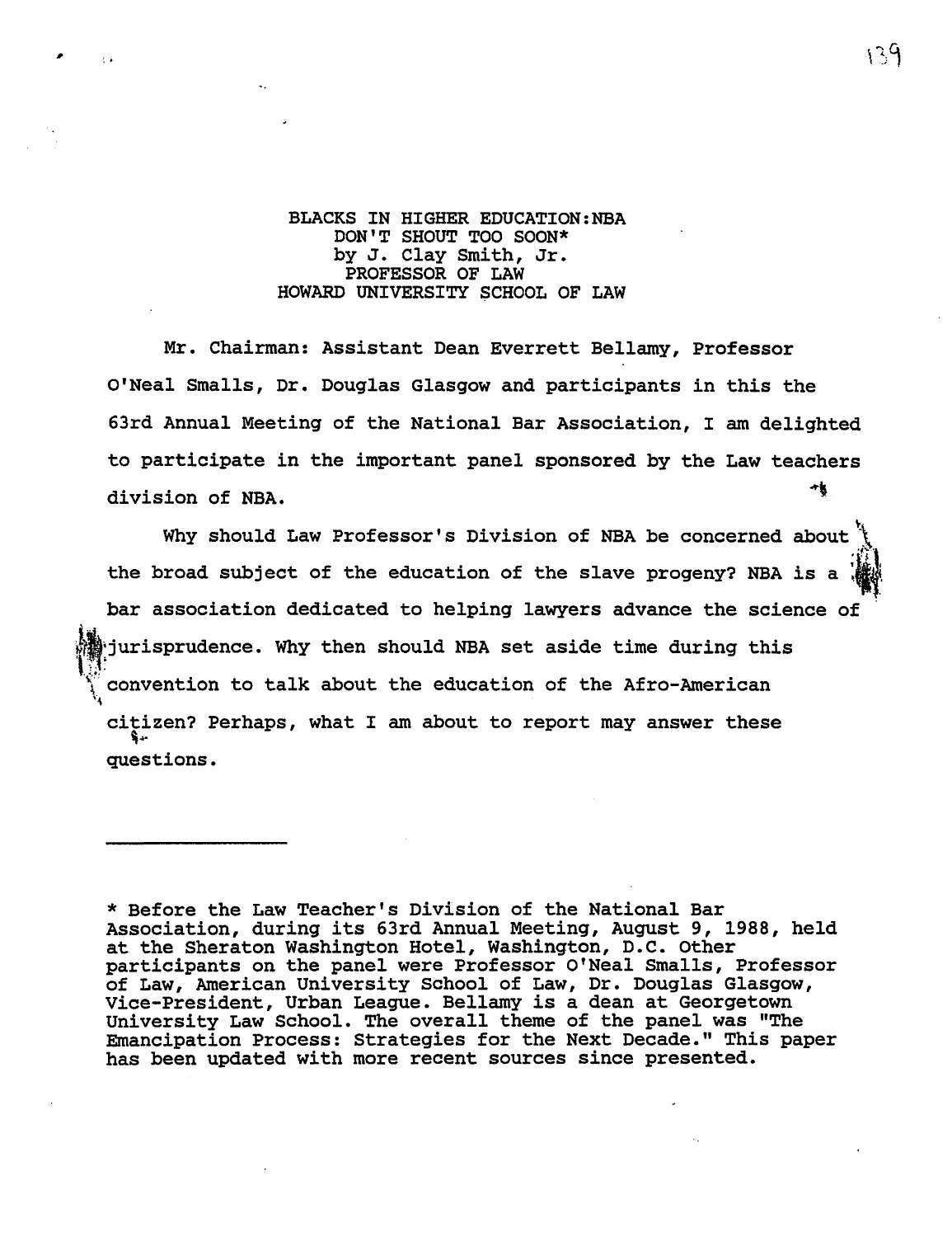Black lawyers have long been concerned about the subject of educating the masses of Black Americans. Indeed, Black lawyers joined the great debate between Booker T. Washington and W.E. DuBois on the method of such education and who should be privileged to receive an education.

Black lawyers have been on the forefront of civil rights litigation for years to desegregate the schools in public education and to protect Black teachers from wage discrimination for the same jobs held by their white counterparts. Victories have been won and gains have been made to advance our group *in* the American education system. We are now witnessing an increase in third and fourth generation college graduates in some families. However, I must caution you as Dr. Charles Hamilton Houston cautioned us *in 1936*   $\mathbf{v}_i$  $\frac{1}{2}$ "Don't Shout Too Soon" See, Houston, Don't Shout Too Soon 43 Crisis  $+52$  (1936)

The underclass is not being educated in many of our cities in this nation. Economic conditions of Black families may be the major factor for the decline in the number of students dropping out of high school. These students are dropping out of high school to face a jungle of non-opportunity: there are fewer low-skill jobs, mainly involving physical labor. Many of these young people will turn to welfare dependency, become the teenage parents, enter American prisons for their alternative educations and return to the Black community highly skilled in a post-industrial drug pushing economy.

More than half the students-who entered New York City public high schools in 1982 failed to graduate in 1986, according to a report issued by the New York Board of Education. Perlez, A Lag Cited In Finishing High School: 55% in New York Didn't Make It in

 $2<sup>-2</sup>$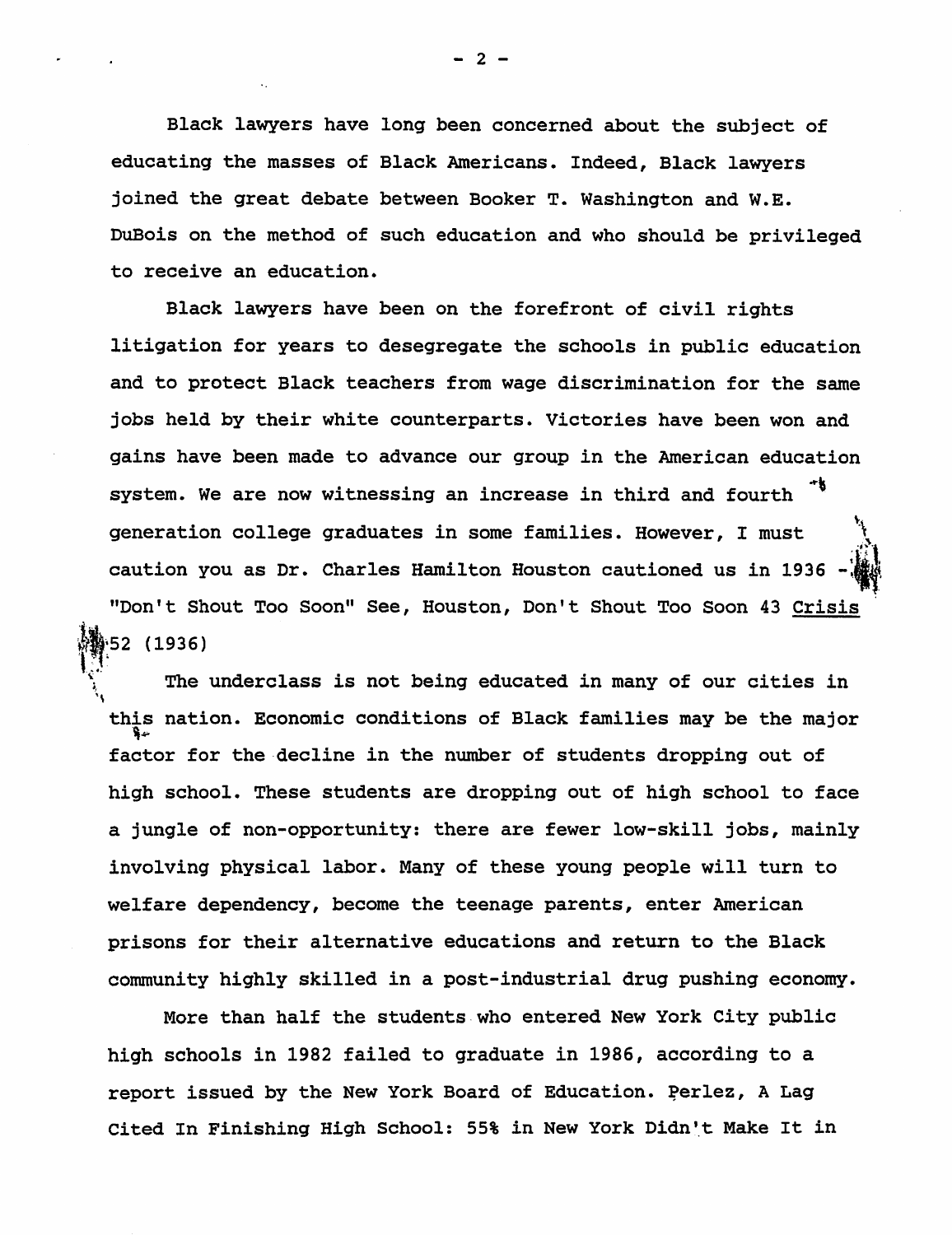'86, N.Y. Times, Nov. 19, 1988, at Bl, col. 6. In point of fact, 55% of students entering high school in 1982 failed to be graduated in 1986. So serious is the dropout problem that programs are being initiated to pay students to stay in school. For example, a high school in Little Silver, New Jersey *is* offering students \$5 a day to stay *in* school, but only potential dropouts are eligible. High School Offer Cash to Potential Dropouts, N.Y. Times, Dec. 6, 1987 at 83, col. 1.

The consequence of fewer Blacks graduating from high school impacts on the number of Blacks seeking higher education, and other educational matters. For example, the American Council on Education issued a report *in* the Fall of 1987 entitled, *"Crisis in* Minority '\ Students College Participation." This report examined higher education trends among 18-24 year-olds *in* the country's ethnic groups. The study concludes that among all ethnic groups, Blacks were the only minority group to receive fewer degrees. See also,  $\mathcal{F}$ VOf .. 2, National Center For Education Statistics, <u>The Condition of</u> Education, Postsecondary, 1988, at 32. The Black male was in serious trouble receiving fewer degrees than the Black female. Yourse, College Enrollment Drops Among Black and Hispanics, Washington Afro-American, Nov. 3, 1987, at 1, col. 4. (Black male enrollment has declined about 7 percent since 1976) The Black female, however, earned degrees on all levels, except the masters, where the numbers were low. In point of fact, the percentage of Blacks among all graduate-students dropped to 4.2%- in 1982, from a peak of 5.1% in 1976. Decline Found in Black Graduate Enrollment, N.Y. Times, Nov. 5, 1987, at A33, col. 2.

- 3 -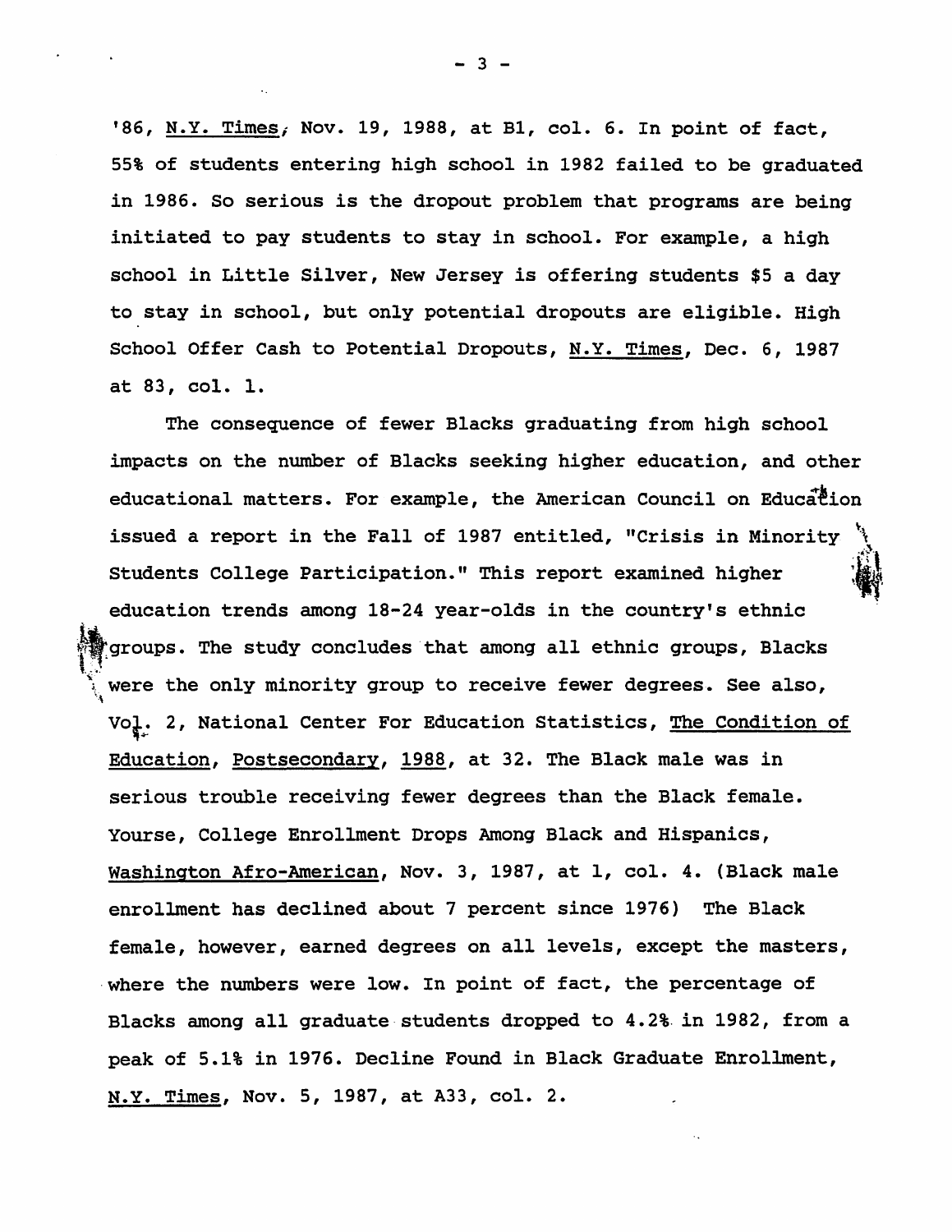Recently, the United States Census Bureau issued a report entitled, "Educational Attainment in the United States," which found that whites are twice as likely as Blacks to complete college. In 1940 when the Bureau first asked people how much schooling they had completed, 26% of white adults 25 years and older and 7% of black adults were high school graduates. In 1985 the proportions were 76% for white and 60% for Blacks. Only 5% of white adults and 1% of Blacks had completed college in 1940; in 1985, 20% of white adults and 11% of Blacks were college graduates. Survey Shows Black Lag in Finishing College, N.Y. Times, Dec. 3, 1987, at A23, col. 1. While the gap has narrowed considerably  $\tilde{R}$ the past 48 years, barriers and erosion to Black attainment remain. $\mathcal{N}$ 

The dearth of Black enrollment in higher education has caused: $^{\bullet}_{\bullet}$ business colleges some alarm. Less than a year ago, it was reported that the proportion of minority students entering graduate business schools had declined so dramatically that educators were warning that business schools risk a serious overall decline in enrollment. Howard, Business Schools Cautioned on Minority Role, N.Y. Times, Dec. 13, 1987, at 34, col. 1. Several reasons for this decline have been advanced from poor secondary school preparation for large numbers of minority students to a cultural blockage within the Black community where there are few role models for the successful Black businessmen and businesswomen. Ibid.

Graduate education for science and math degrees is also debased among Blacks. There is no question that NBA must be concerned about the fact that Blacks and Hispanics earn less than 4% of the masters degrees in the physical and Biological sciences.

- 4 -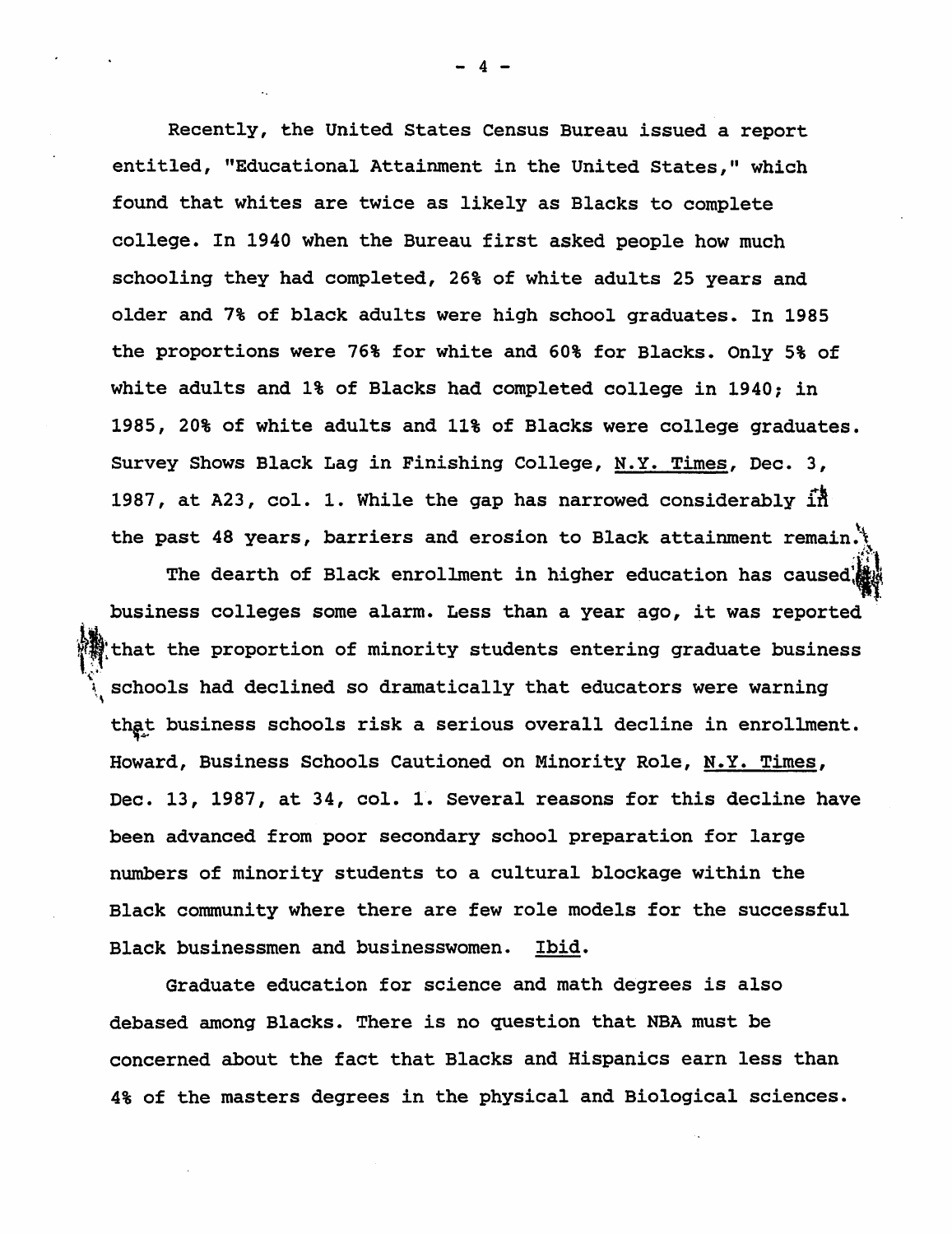So Few Minorities In Science, Wash. Post, Sept., 23, 1987, at A20, col. 1.

Turning to the cost of education, there *is* no relief in sight. On August 6, 1988, an article appearing in The Atlanta Constitution disclosed that tuition had jumped 9 percent at several private four year schools, or a total of \$6,457. Hardie, College Costs Continues Steady Rise, The Atlanta Constitution, Aug. 6, 1988, at 1, col. 1; Tuition and the Colleges, Wash. Post, Aug. 10, 1988, at A18, col. 1. This increase was predicted in August, 1987 when the College Board stated that college tuition would rise faster than the inflation rate. Colleges' Tuition Outruns Inflation, N.Y. Times! Aug. 8, 1987, at 6, col. 4; see also, Vobejda, College Costs Outrun Inflation, Wash. Post, Aug. 6, 1988, at 1, col. 1. It was also predicted that at public colleges, where many Black students are renrolled, tuition increased at a rate of 6%. The spiraling cost of public and private higher education has begun to have an impact on '\ the white middle class as well. Hinden, For Middle Class, College Is Spelled 'Sacrifice': Financial Planners' Best Advice For Parents Is to Start Saving Early, Wash. Post, Nov. 15, 1987, at 5, col. 2. The current alarm concerning the cost of college tuition comes as no surprise. In 1979 in an address before the Old Dominion Bar Association I postulated that "'one of the greatest deterrents to increased ranks of blacks as lawyers in the work force may be the growing cost of tuition in state and private colleges.'" G.R. Segal, Blacks In The Law 9 (1983) (quoting speech entitled, "The Future of The Black Lawyer in America") Today, this is more than a postulate; it is a matter of undisputed fact and applies not only

- 5 -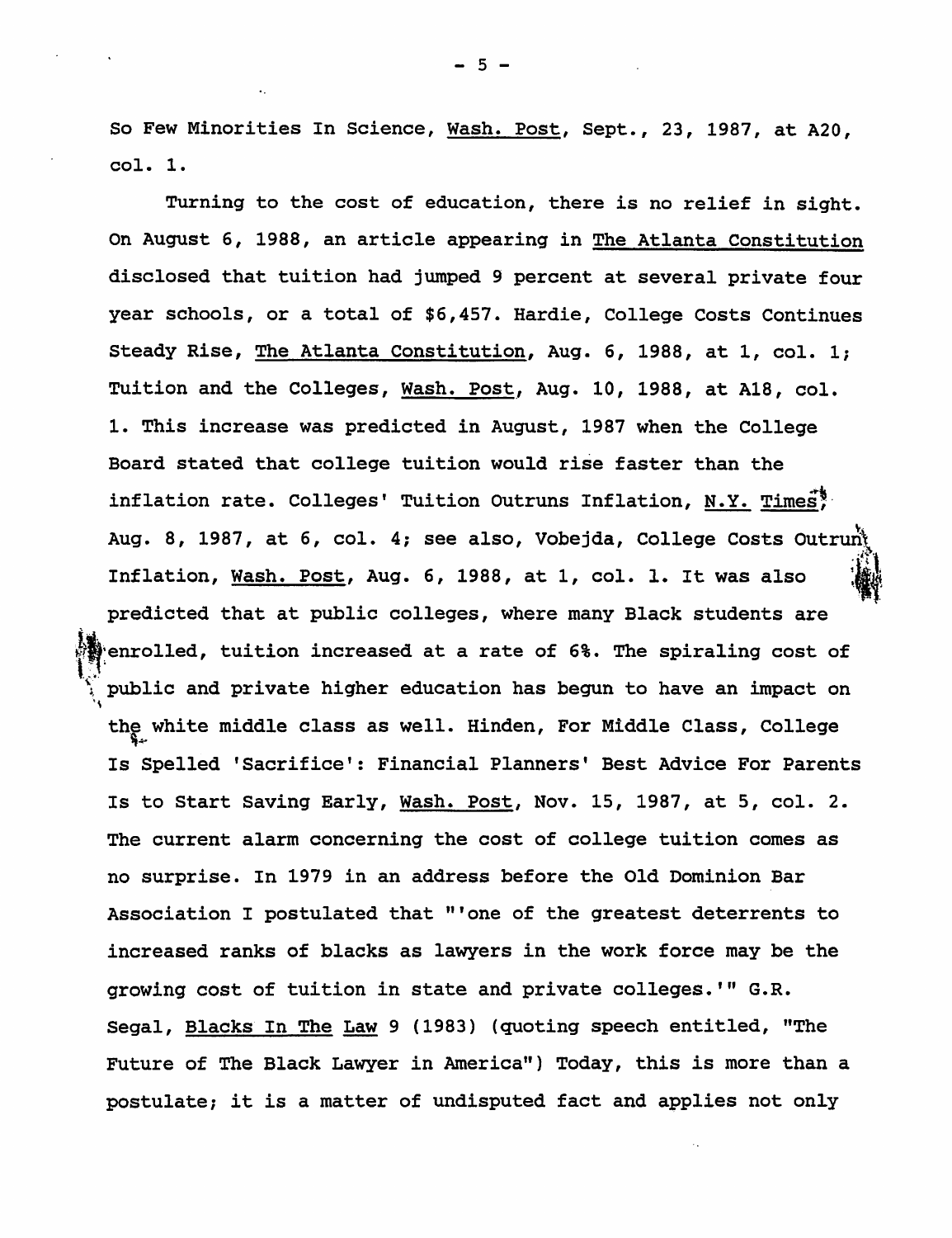to law students but across the board -- to all level of degree programs sought by Black Americans.

The dim future of increasing the ranks of Black professors in higher eduction institutions, both Black and white, public and private is a direct consequence of the decline *in* the number of Blacks going to college. Black professors are becoming rare. Hardie, As Black Professors Get Rarer, Colleges sweeten Pot, The Atlanta Constitution, Aug. 7, 1988, at IB, col. 1.

Unless the decline of Black enrollment in higher education is reversed very soon the ranks of Black teachers will continue its already steady decline. Early this year it was reported that the  $\ddot{\phantom{1}}$ number of Black students receiving doctoral degrees had dropped by. 27% in the last decade fueling concern that colleges will face severe shortages of minority faculty for years. A survey issued by the National Research Council indicates that the number of doctorates awarded to Black students dropped from 1,116 in 1977 to "\ 820 in 1986. Vobejda, Fewer Blacks Earning Doctoral Degrees Shortage of Minority Faculty Foreseen, Wash. Post, Feb. 16, 1988, at A17, col. 1.

Dr. Charles Hamilton Houston once wrote an article about cracking university doors to educate Black Americans. Houston, Cracking Closed University Doors, 42 Crisis 364 (1935). Houston knew that unless the doors to higher education were cracked that the full opportunity of Blacks to compete in the American work place would be stifled. Today, the fight *is* one against the closure of an invisible door which *is* having the very effects that Houston feared in the 1930's. For nearly 30 years, the doors to higher

- 6 -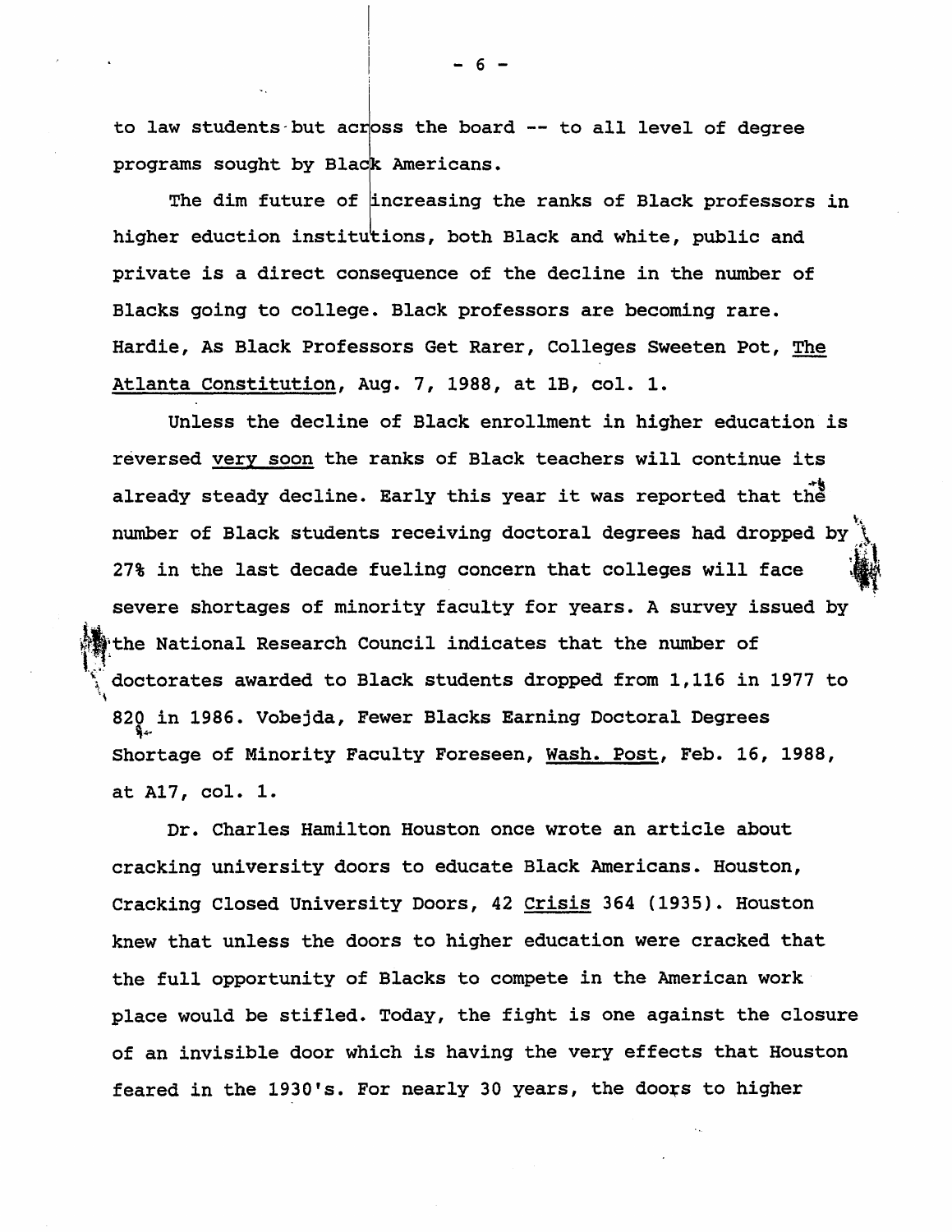education have not only been cracked, they have been opened through the hard work of members of NBA. However, presently there exist an invisible door which *is* closing Blacks out: race and sex discrimination in the work place affecting the earning capacity of parents to send their children to college; reduced federal support to education by the federal government; the decline of Black enrollment in public and private colleges, the spiraling cost of tuition now being witnessed in public and private colleges, the decline'in the number of doctoral degrees in the past ten years, and the inability of refusal of universities and colleges to provide remediation for students. The doors of the historically<sup>\*</sup> Black Colleges are being closed also. See, 108-Year-Old Bishop College Closes Doors, Wash. Post, Aug. 17, 1988, at AS, col. 1.

The National Bar Association has an interest in the progress  $^{14}_{919}$  of Blacks in the educational system. There are 600,000 white The National Bar Association has an interest in the progrem<br>of Blacks in the educational system. There are 600,000 white<br>lawyers in America and fewer than 20,000 Black lawyers. Smith, '\ Dean's Message, 2 The Jurist 3 (Summer 1988). NBA must monitor the enrollment figures of not only students in law schools, but the figures of those in all American law schools that are denied admission. NBA must also monitor the trends in enrollment in all graduate and undergraduate degree programs and formulate strategies to eliminate the invisible door barring Blacks from receiving an education. See F.C. Jones-Wilson, Quality Education: Equal Access-And After, Before The NBA's Public Meeting on Law and Education, Aug. 6, 1988, at 10.

- 7 -